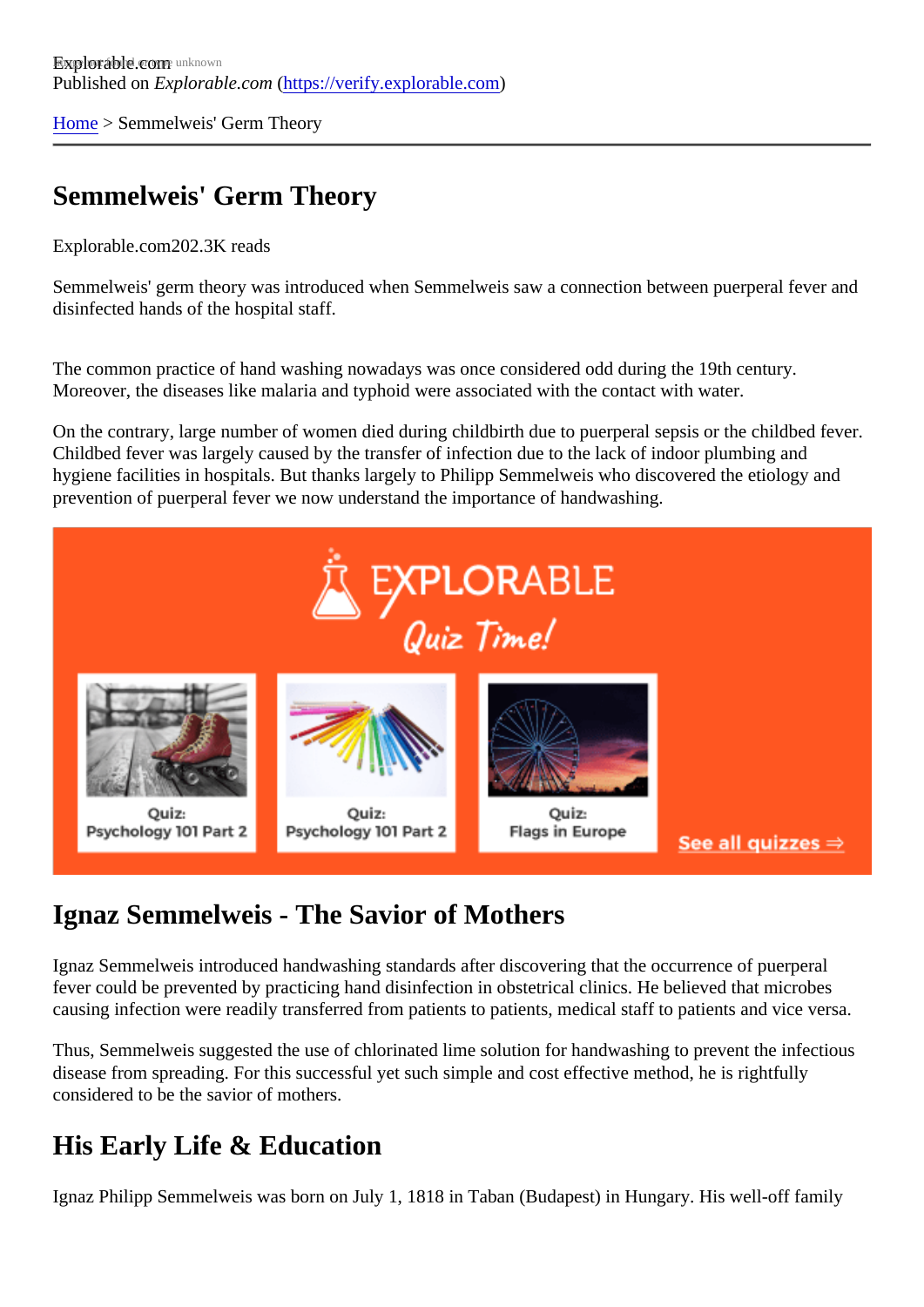was perhaps of German descent and was Jewish. During 1835-1837, he went to Catholic Gymnasium of Buda for his primary education and later finished schooling at the University of Pest. In 1837, he went to Vienna to study law at the University of Vienna but switched to medicine due to personal inclination. He received his master's (Magister) degree in medicine in 1844 with specialization in midwifery. He learned diagnostic and statistical methods and took surgical training before taking a post as assistant in the Vienna General Hospital.

#### **Semmelweis' Discovery**

During his job at the hospital, Semmelweis closely concerned himself with the study of puerperal fever causing high maternal and neonatal mortality. The Vienna General Hospital operated two maternity clinics the first clinic and the second clinic for different classes of patients. The treatment was given by the medical students and midwives in the first and the second clinic respectively. He observed that the death rate in the first obstetrical clinic was 13.10%; much higher than the 2.03% death rate in the second clinic. However, there were no explanations for the high contrasting statistics and several mysterious causes were attributed towards the disease.

During a research on the autopsy of his friend who died because of a fatal dissection wound, Semmelweis noticed symptoms similar to those of childbed fever. This observation prompted him to connect cadaveric contamination with puerperal fever. Soon after he declared that medical students carried infectious substances on their hands from dissected cadavers to the laboring mothers. This also provided the logical explanation for a lower death rate in the second clinic, operated by midwives because they were not involved with autopsies or surgery.

# **Semmelweis and Handwashing**

Semmelweis discovered that puerperal sepsis (a type of septicaemia) commonly known as childbed fever in new mothers could be prevented if doctors washed their hands. Based on his analysis, he established a simple but revolutionary prophylaxis system in 1847. He insisted upon the use of chlorinated lime solutions for handwashing by medical students and doctors before they treated obstetrical patients.

The application of his method instantly reduced the cases of fatal puerperal fever from 12.24% to 2.38%, while in some months there were no deaths from childbed fever at all. Besides the hands, he initiated using preventive washing for all instruments making contact with the patients which literally removed puerperal fever from the hospital. This was the beginning of an antiseptic era.

# **Reaction to Semmelweis' Discovery**

Although hugely successful; Semmelweis' discovery directly confronted with the beliefs of science and medicine in his time. His colleagues and other medical professionals refused to accept his findings mainly because they did not find it convincing that they could be responsible for spreading infections. The reaction reflected on his job as well when he was declined a reappointment in 1849.

Ignaz Semmelweis was himself reluctant to publish or demonstrate his research and findings publically but some of his students and colleagues wrote letters and delivered lectures explaining his work. But later, he somehow got convinced and during 1850, he delivered a few lectures in Vienna on the Origin of Puerperal Fever. He returned to Budapest in 1851 and joined St. Rochus Hospital remaining there till 1857. His antiseptic methods proved to be fruitful here as well. In 1861, he eventually published a book in German about his significant discovery followed by a series of letters written in reaction to his critics.